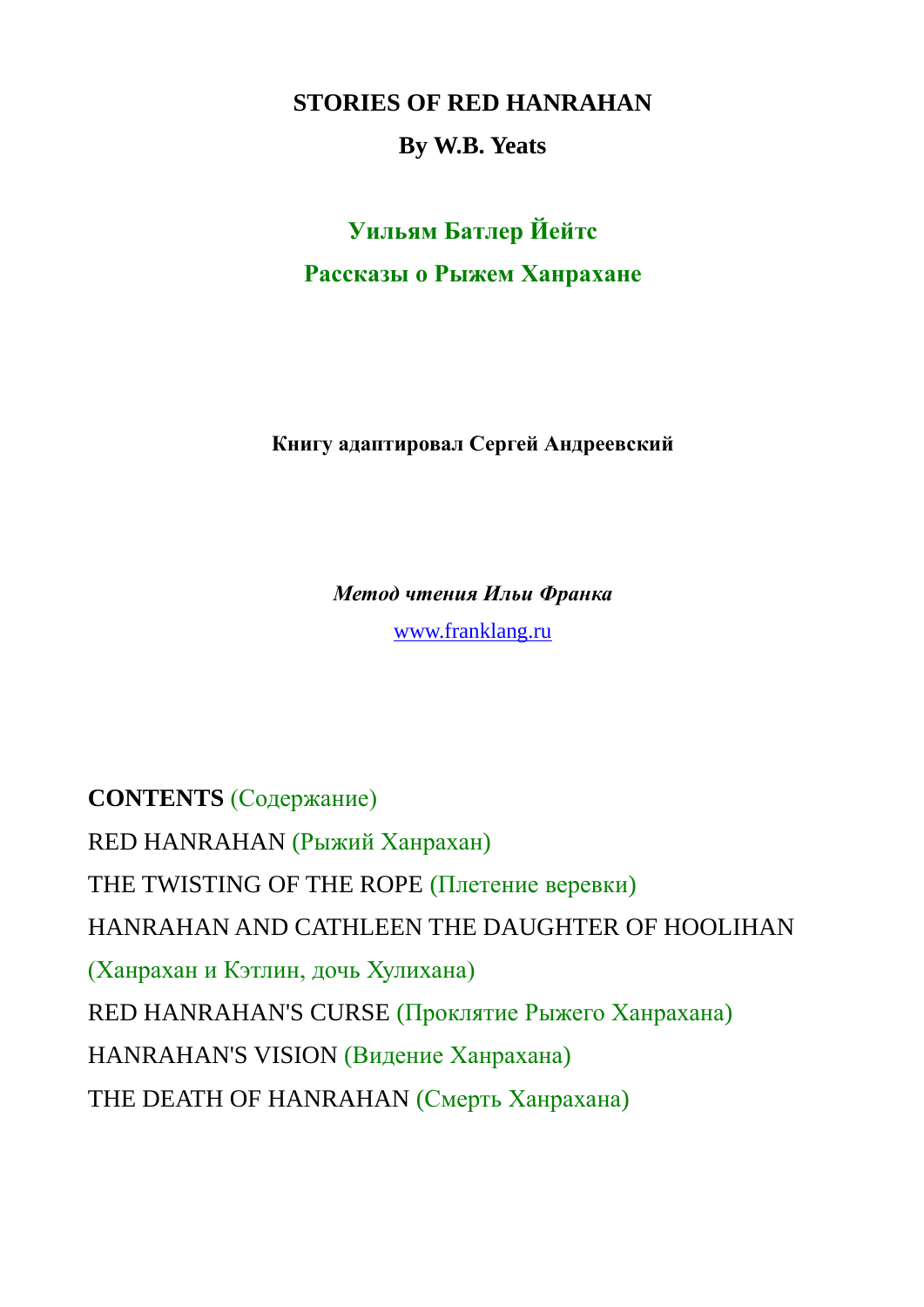#### **RED HANRAHAN (Рыжий Ханрахан)**

Hanrahan, the hedge schoolmaster, a tall, strong, red-haired young man (Ханрахан, учитель школы для бедняков, высокий, крепкий, рыжеволосый молодой человек; *hedge school — школа для бедняков под открытым небом /XVIII-XIX вв. в Ирландии/; hedge — ограда, /живая/ изгородь; strong — сильный; здоровый, крепкий*), came into the barn where some of the men of the village were sitting on Samhain Eve (вошел в амбар, где несколько мужчин из деревни сидели в канун Самайна; *Samhain — Самайн /кельтский Новый год, празднуется в ночь на 1 ноября/*). It had been a dwelling-house (/когда-то/ это был жилой дом), and when the man that owned it had built a better one (*и* когда человек, который владел им, построил дом получше; *to build*), he had put the two rooms together (он соединил две комнаты вместе; *to put together соединять*), and kept it for a place to store one thing or another (и держал его в качестве места для хранения всякой всячины: «чтобы хранить одну вещь или другую»; *to keep — держать, хранить; держать, содержать*).

### Samhain ['sɑ:wɪn, 'saueɪn, 'sauɪn], Eve [i:v], built [bɪlt]

Hanrahan, the hedge schoolmaster, a tall, strong, red-haired young man, came into the barn where some of the men of the village were sitting on Samhain Eve. It had been a dwelling-house, and when the man that owned it had built a better one, he had put the two rooms together, and kept it for a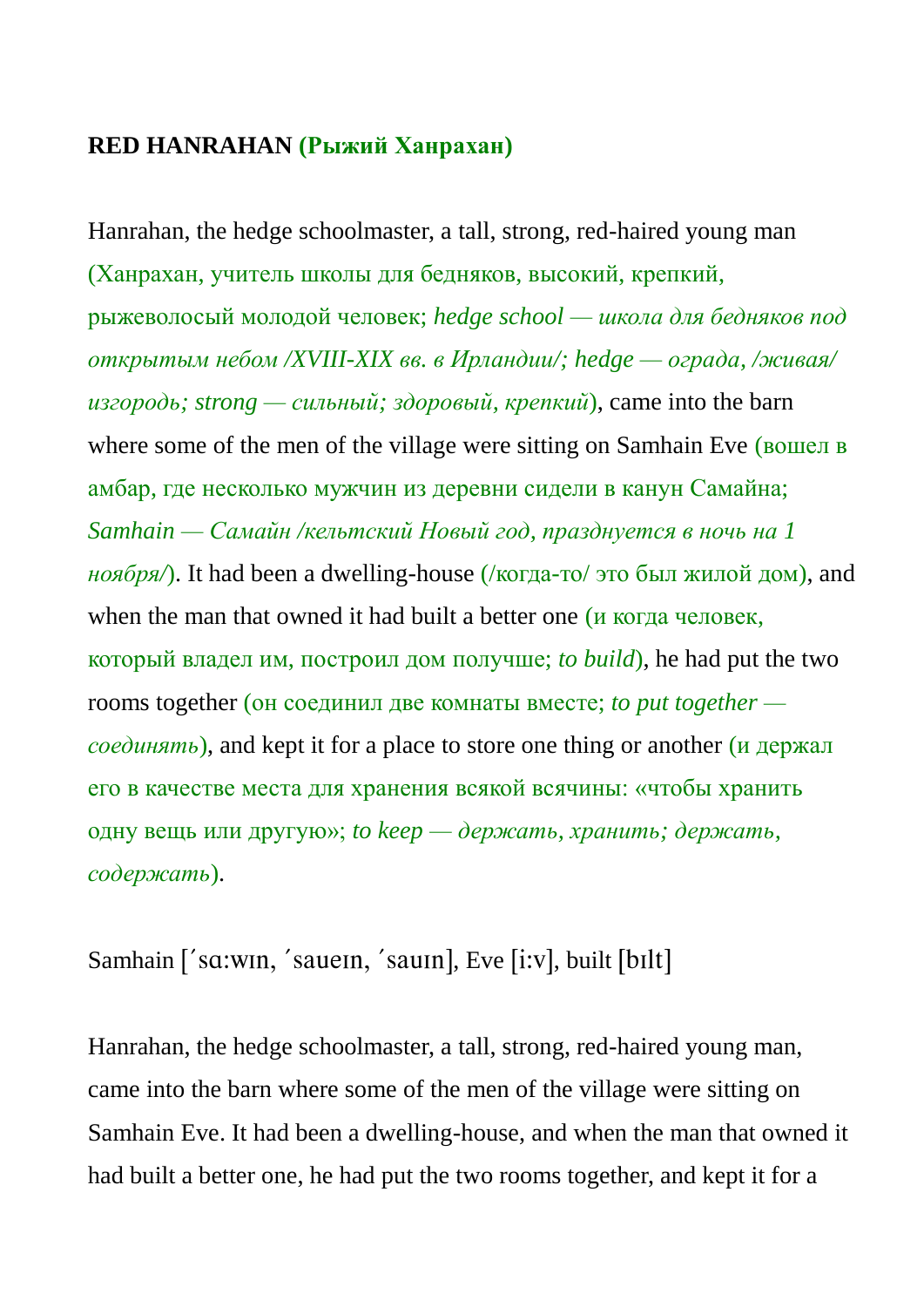place to store one thing or another.

There was a fire on the old hearth (в старом очаге горел: «был» огонь), and there were dip candles stuck in bottles (в бутылки были воткнуты маканые свечи; *dip — окунание, макание; обработка погружением /в какой-л. раствор/; to stick*), and there was a black quart bottle upon some boards (и черная, /емкостью/ в кварту, бутыль стояла на досках) that had been put across two barrels to make a table (которые были уложены на два бочонка, чтобы получился стол; *across — через, поперек; to make — делать, изготавливать; образовывать*). Most of the men were sitting beside the fire (большинство мужчин сидели у огня), and one of them was singing a long wandering song (а один из них пел длинную путаную песню; *to wander — бродить, странствовать; путаться, говорить несвязно*), about a Munster man and a Connaught man (об одном парне из Манстера и о /другом/ парне из Коннота; *Munster, Connaught — провинции в Ирландии*) that were quarrelling about their two provinces (которые ссорились из-за своих двух провинций = которые выясняли, чья провинция лучше).

### hearth [hɑ: $\theta$ ], Connaught ['kɔnɔ:t], quarrel ['kwɔr(ə)l]

There was a fire on the old hearth, and there were dip candles stuck in bottles, and there was a black quart bottle upon some boards that had been put across two barrels to make a table. Most of the men were sitting beside the fire, and one of them was singing a long wandering song, about a Munster man and a Connaught man that were quarrelling about their two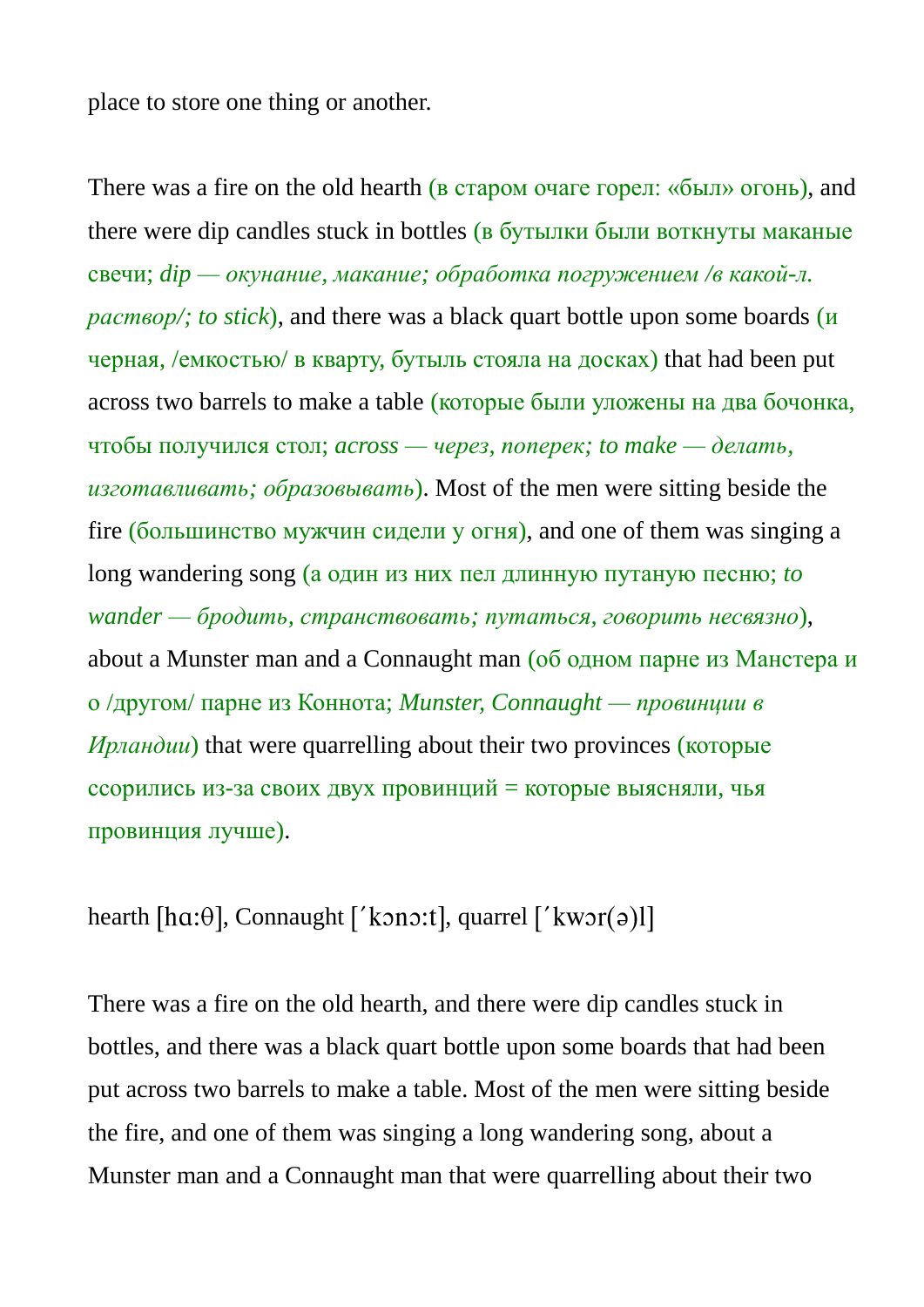provinces.

Hanrahan went to the man of the house and said, 'I got your message' (Ханрахан подошел к хозяину дома и сказал: "Я получил твое послание"; *man — человек, мужчина; хозяин*); but when he had said that, he stopped (но сказав это, он запнулся; *to stop — останавливаться; замолкать, делать паузу*), for an old mountainy man that had a shirt and trousers of unbleached flannel (поскольку старик-горец, на котором были рубаха и штаны из неотбеленной фланели: «поскольку старый горный человек, который имел рубаху и штаны из неотбеленной фланели»), and that was sitting by himself near the door (и который сидел в одиночестве возле двери; *by oneself — один, в одиночестве*), was looking at him (смотрел на него), and moving an old pack of cards about in his hands and muttering (и вертел в руках старую колоду карт, /что-то/ бормоча; *to move about — переставлять с места на место; pack — узел, связка; колода /карт./*).

mountainy  $\lceil$  mauntini, unbleached  $\lceil$  An'bli:t $\lceil$ t $\lceil$ , mutter  $\lceil$  mAt $\lceil$ 

Hanrahan went to the man of the house and said, 'I got your message'; but when he had said that, he stopped, for an old mountainy man that had a shirt and trousers of unbleached flannel, and that was sitting by himself near the door, was looking at him, and moving an old pack of cards about in his hands and muttering.

'Don't mind him,' said the man of the house (не обращай на него внимания,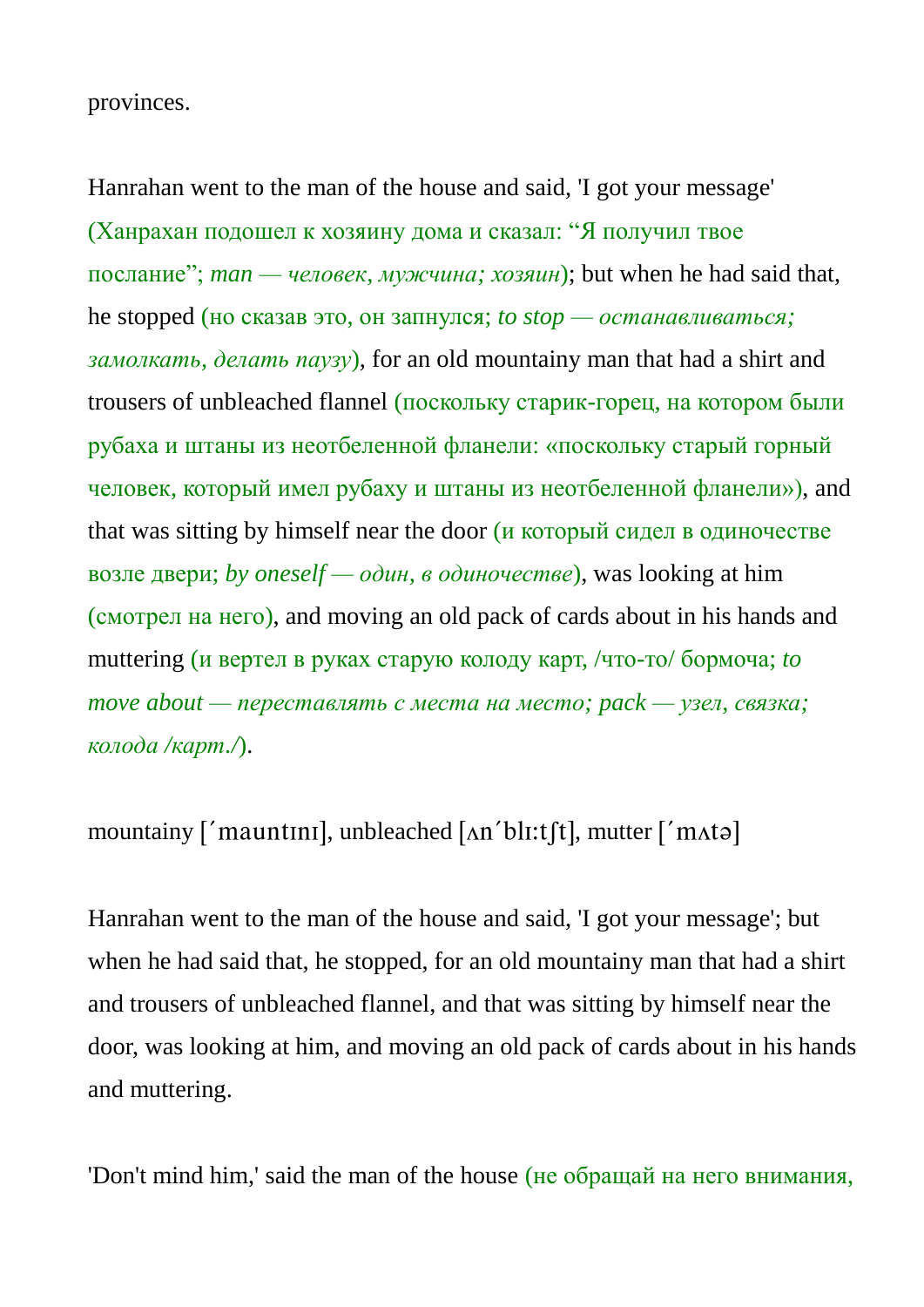— сказал хозяин дома; *to mind — помнить /устар./; обращать внимание*); 'he is only some stranger came in awhile ago (он просто чужеземец, зашедший /сюда/ не так давно: «некоторое время тому назад»; *only — только; просто, всего лишь; stranger — незнакомец; чужестранец*), and we bade him welcome, it being Samhain night (и мы приютили его, ведь это ночь Самайна; *to bid — просить, настаивать; приглашать /устар./; to bid smb. welcome — приветливо встретить кого-л., оказать гостеприимство*), but I think he is not in his right wits (но мне думается, он не в своем уме; *right — правильный; в нормальном состоянии, здоровый; wits — разум, ум*). Listen to him now and you will hear what he is saying (вот прислушайся-ка к нему, и ты услышишь, что он говорит).'

They listened then, and they could hear (тут они прислушались и смогли услышать) the old man muttering to himself as he turned the cards (как старик бормочет про себя, когда переворачивает карты), 'Spades and Diamonds, Courage and Power (пики и бубны, храбрость и могущество; *diamond — алмаз; diamonds — бубновая масть /карт./*); Clubs and Hearts, Knowledge and Pleasure (трефы и червы, знания и удовольствия; *club — дубинка; clubs — трефовая масть; heart — сердце; hearts червонная масть*).'

diamonds ['daiamand], courage ['kʌridʒ], knowledge ['nɔlidʒ], pleasure  $[\rho$ lezal

'Don't mind him,' said the man of the house; 'he is only some stranger came in awhile ago, and we bade him welcome, it being Samhain night, but I think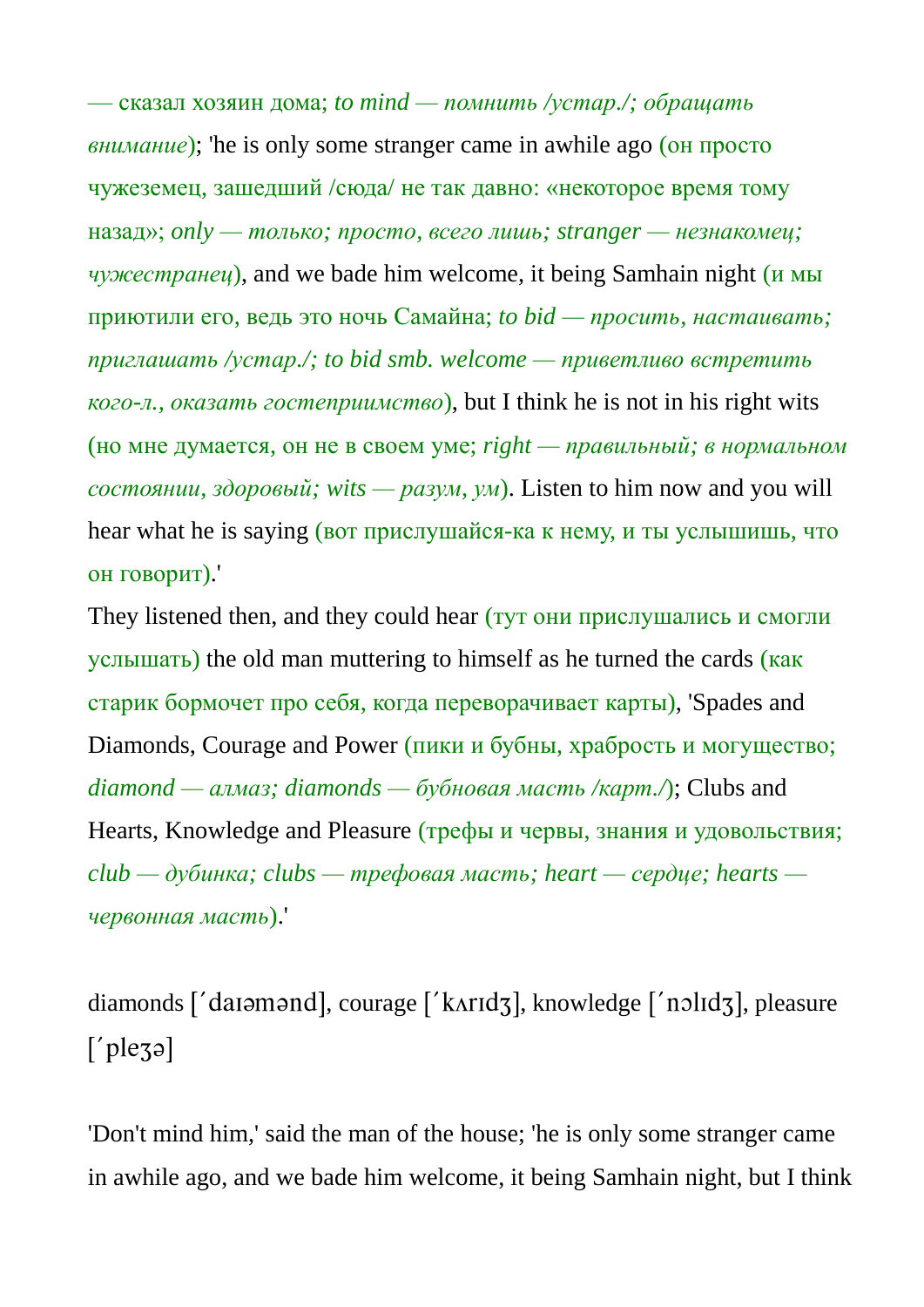he is not in his right wits. Listen to him now and you will hear what he is saying.'

They listened then, and they could hear the old man muttering to himself as he turned the cards, 'Spades and Diamonds, Courage and Power; Clubs and Hearts, Knowledge and Pleasure.'

'That is the kind of talk he has been going on with for the last hour (подобного рода разговоры он ведет в течение последнего часа; *to go on — много говорить, болтать /разг./*),' said the man of the house (сказал хозяин дома), and Hanrahan turned his eyes from the old man (и Ханрахан отвел взгляд от старика; *eyes — глаза; взгляд, взор*) as if he did not like to be looking at him (как будто ему не нравилось смотреть на того). 'I got your message,' Hanrahan said then (я получил твое послание, сказал тогда Ханрахан); '"he is in the barn with his three first cousins from Kilchriest (он в амбаре с тремя своими двоюродными братьями из Килкриста; *first cousin — двоюродный брат, двоюродная сестра*)," the messenger said (сказал посланец), "and there are some of the neighbours with them (и с ними там еще кое-кто из соседей)."'

hour ['auə], eye [aɪ], neighbour ['neɪbə]

'That is the kind of talk he has been going on with for the last hour,' said the man of the house, and Hanrahan turned his eyes from the old man as if he did not like to be looking at him.

'I got your message,' Hanrahan said then; '"he is in the barn with his three first cousins from Kilchriest," the messenger said, "and there are some of the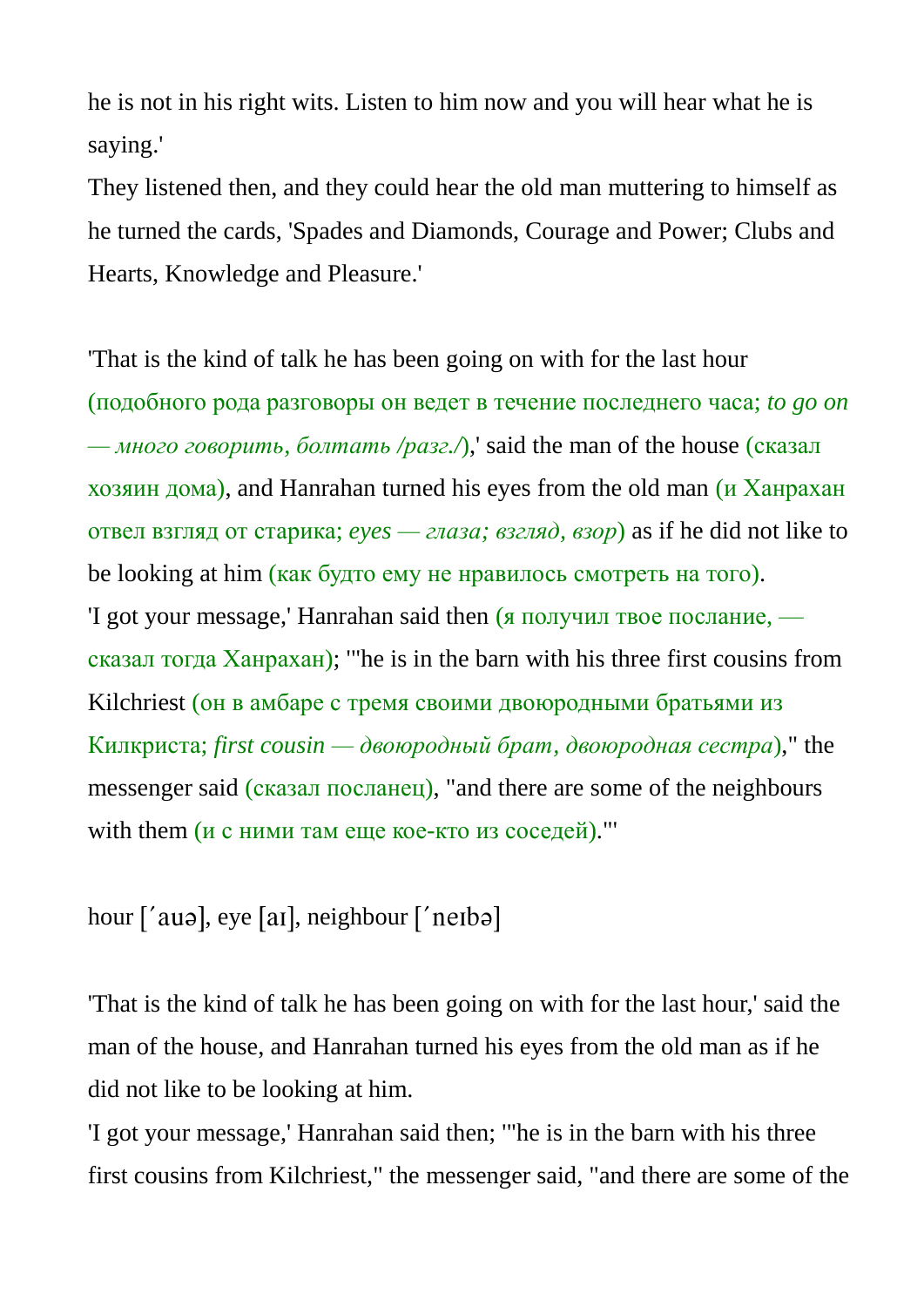neighbours with them."'

'It is my cousin over there is wanting to see you (это мой кузен, вон там, /который/ хочет видеть тебя; *over there — вон там; to want испытывать недостаток /в чем-л./; хотеть, желать*),' said the man of the house, and he called over a young frieze-coated man (сказал хозяин дома и подозвал молодого мужчину в ворсистой куртке; *to coat покрывать оболочкой, слоем /чего-л./; одевать*), who was listening to the song (который слушал песню), and said, 'This is Red Hanrahan you have the message for' (и сказал: "Это Рыжий Ханрахан, для которого у тебя есть послание").

'It is a kind message, indeed,' said the young man (это сердечное послание, на самом деле, — сказал молодой человек), 'for it comes from your sweetheart, Mary Lavelle (ибо оно происходит от твоей возлюбленной, Мэри Лэвелл; *to come — приходить; происходить, иметь происхождение*).'

'How would you get a message from her (как же ты получил послание от нее), and what do you know of her (и что ты знаешь о ней)?'

frieze [fri:z], young [j $\Delta$ n], sweetheart ['swi:tha:t]

'It is my cousin over there is wanting to see you,' said the man of the house, and he called over a young frieze-coated man, who was listening to the song, and said, 'This is Red Hanrahan you have the message for.'

'It is a kind message, indeed,' said the young man, 'for it comes from your sweetheart, Mary Lavelle.'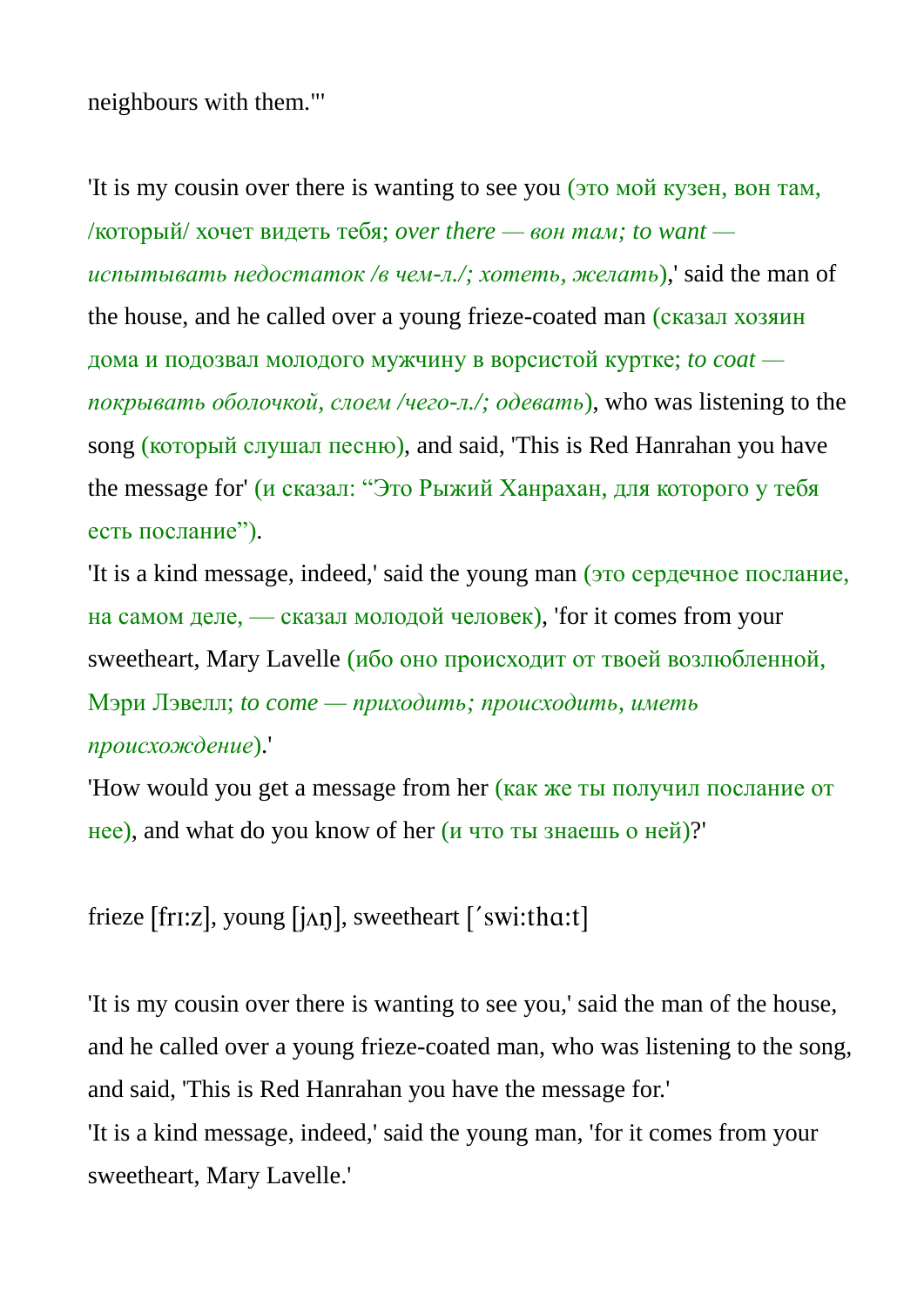'How would you get a message from her, and what do you know of her?'

'I don't know her, indeed (на самом деле-то я и не знаю ее), but I was in Loughrea yesterday (но вчера я был в Лафри), and a neighbour of hers that had some dealings with me was saying (и один ее сосед, у которого были кое-какие торговые дела со мной, говорит; *to deal — распределять, раздавать; покупать и продавать*) that she bade him send you word (что она просила его передать тебе сообщение; *to bid; to send a word — «послать сообщение», известить, сообщить; word — слово; известие, сообщение*), if he met any one from this side in the market (если он встретит кого-нибудь с этой стороны на рынке; *to meet*), that her mother has died from her (что ее мать уже отпустила ее, померев; *from — от, из /в пространственном значении указывает на исходный пункт действия или движения/; указывает на освобождение, избавление /кого-л./*), and if you have a mind yet to join with herself (и ежели ты еще желаешь сочетаться с нею; *to have a mind to do smth. — быть не прочь, быть склонным /сделать что-л./; to join — соединять/ся/*), she is willing to keep her word to you (она готова сдержать свое обещание, /данное/ тебе; *word /зд./ — обещание, заверение*).'

indeed [In'di:d], die [daI], herself [h3:'self]

'I don't know her, indeed, but I was in Loughrea yesterday, and a neighbour of hers that had some dealings with me was saying that she bade him send you word, if he met any one from this side in the market, that her mother has died from her, and if you have a mind yet to join with herself, she is willing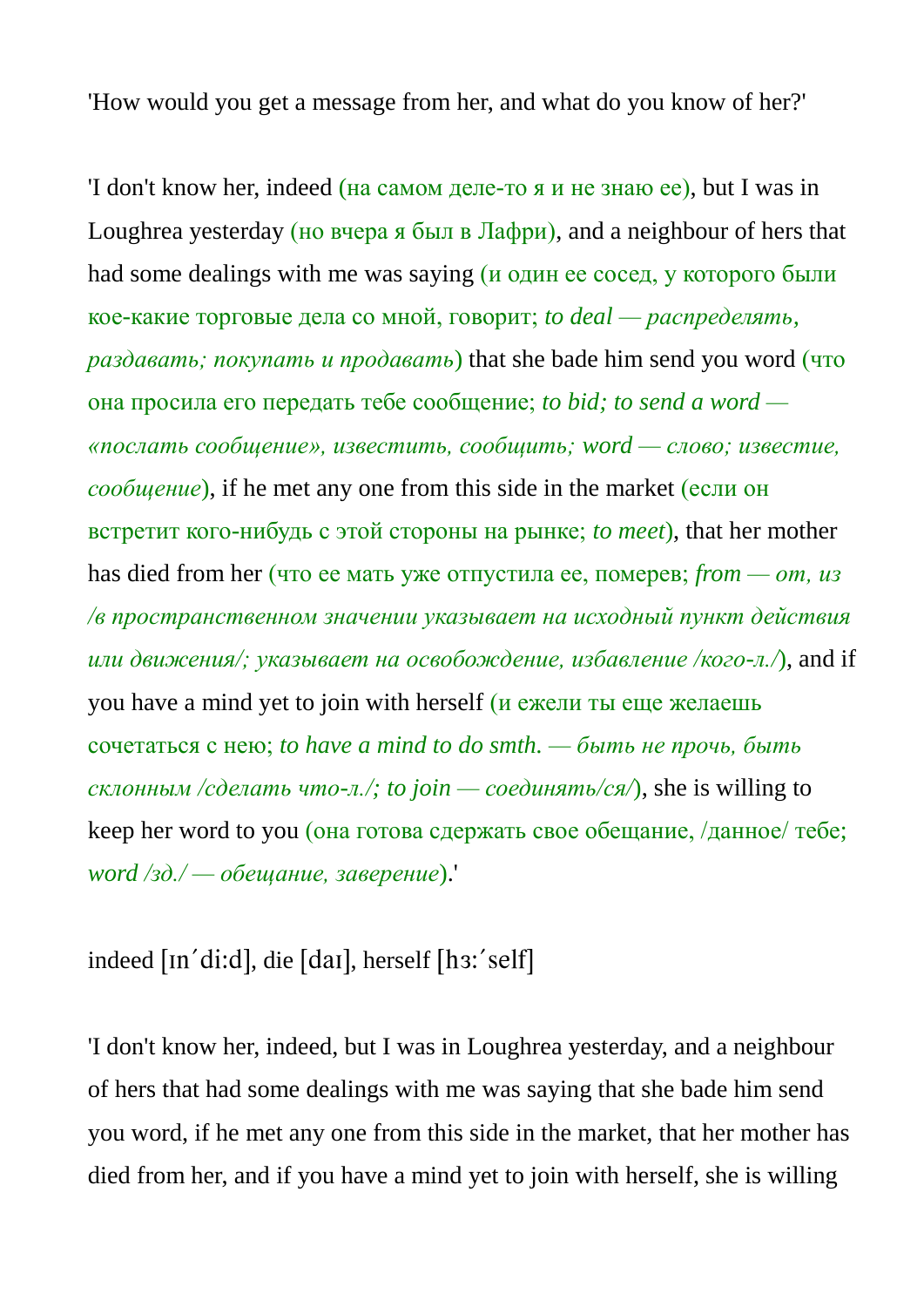to keep her word to you.'

'I will go to her indeed,' said Hanrahan (конечно, я поеду к ней, — сказал Ханрахан; *indeed — в действительности, в самом деле; безусловно, конечно /усил./*).

'And she bade you make no delay (и она просит тебя не мешкать; *to make no delay — не задерживаться*), for if she has not a man in the house before the month is out (поскольку, если у нее не будет мужчины в доме, прежде чем минет месяц; *to be out — кончаться /о календарном периоде/*), it is likely the little bit of land will be given to another (очень может быть, что тот маленький кусочек = *участок* земли отдадут другим; *likely вероятный, возможный*).'

When Hanrahan heard that (когда Ханрахан услышал это), he rose up from the bench he had sat down on (он поднялся со скамьи, на которую было сел; *to rise*). 'I will make no delay indeed,' he said (конечно же, я не стану мешкать, — сказал он), 'there is a full moon, and if I get as far as Gilchreist to-night (сейчас полная луна, и если я попаду «так далеко, как» в Гилкрейст нынче ночью; *to get — получать, добывать; добираться /до какого-л. места/*), I will reach to her before the setting of the sun to-morrow (я прибуду к ней прежде, чем завтра сядет солнце; *to reach протягивать /особ. руку/; достигать, добираться*).'

said [sed], delay [dɪ'leɪ], heard [h3:d]

'I will go to her indeed,' said Hanrahan.

'And she bade you make no delay, for if she has not a man in the house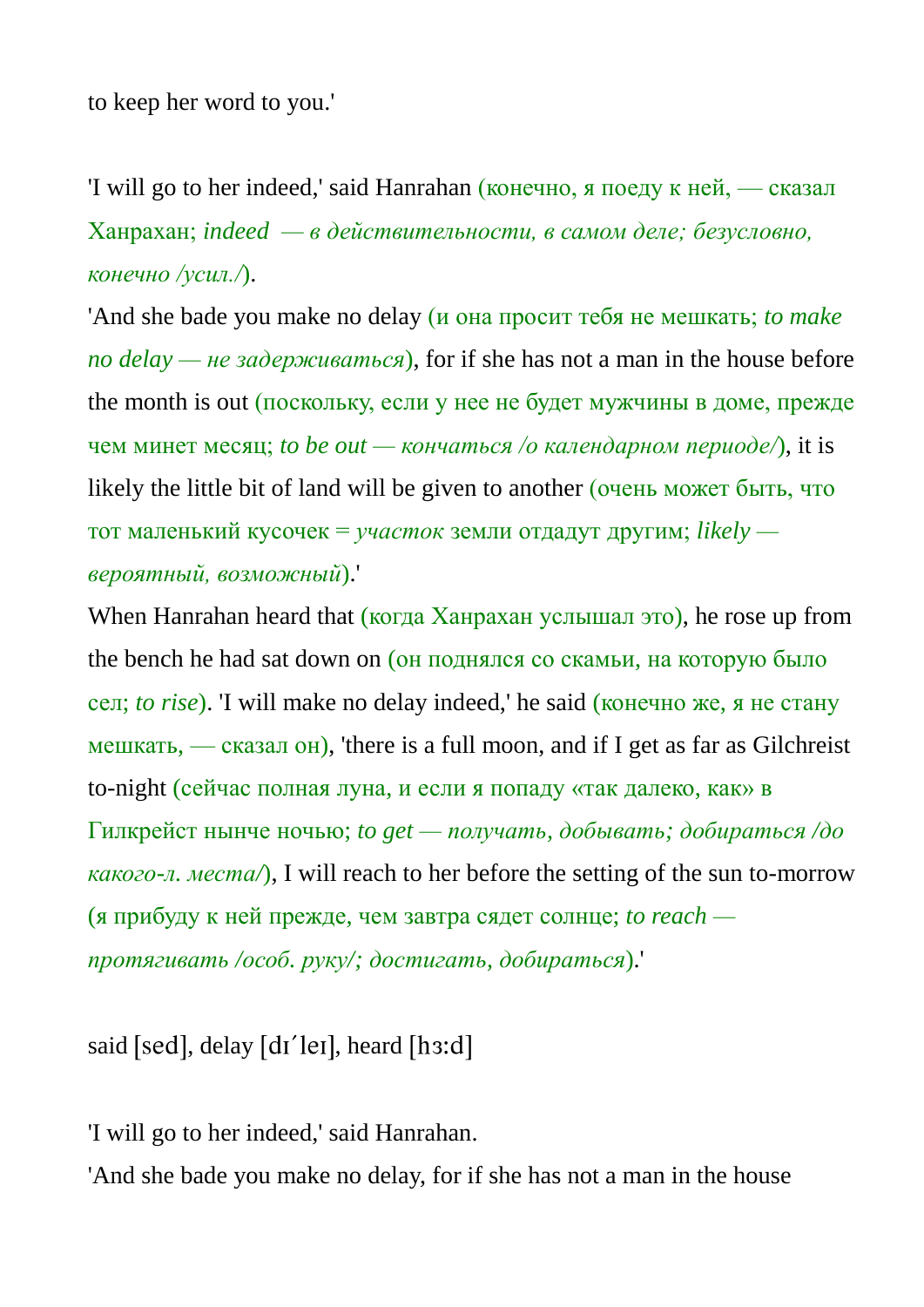before the month is out, it is likely the little bit of land will be given to another.'

When Hanrahan heard that, he rose up from the bench he had sat down on. 'I will make no delay indeed,' he said, 'there is a full moon, and if I get as far as Gilchreist to-night, I will reach to her before the setting of the sun tomorrow.'

When the others heard that, they began to laugh at him (когда остальные услышали это, они начали смеяться над ним; *to begin*) for being in such haste to go to his sweetheart (за то, что он так торопится отправиться к своей возлюбленной; *haste — поспешность, торопливость*), and one asked him if he would leave his school in the old lime-kiln (а один спросил его, неужели он оставит свою школу в старой печи для обжига извести), where he was giving the children such good learning (где он дает детям такое хорошее обучение). But he said the children would be glad enough in the morning (но он сказал = *ответил*, что утром дети будут очень рады: «достаточно довольны») to find the place empty (обнаружить это место пустым; *to find — находить, отыскивать; обнаруживать*), and no one to keep them at their task (и что некому заставлять их выполнять задания; *to keep smb. at smth. — заставлять кого-л. продолжать делать что-л.*);

laugh  $\lceil \ln(1) \rceil$ , ask  $\lceil \ln(1) \rceil$ , enough  $\lceil 1 \rceil \ln(1)$ 

When the others heard that, they began to laugh at him for being in such haste to go to his sweetheart, and one asked him if he would leave his school in the old lime-kiln, where he was giving the children such good learning.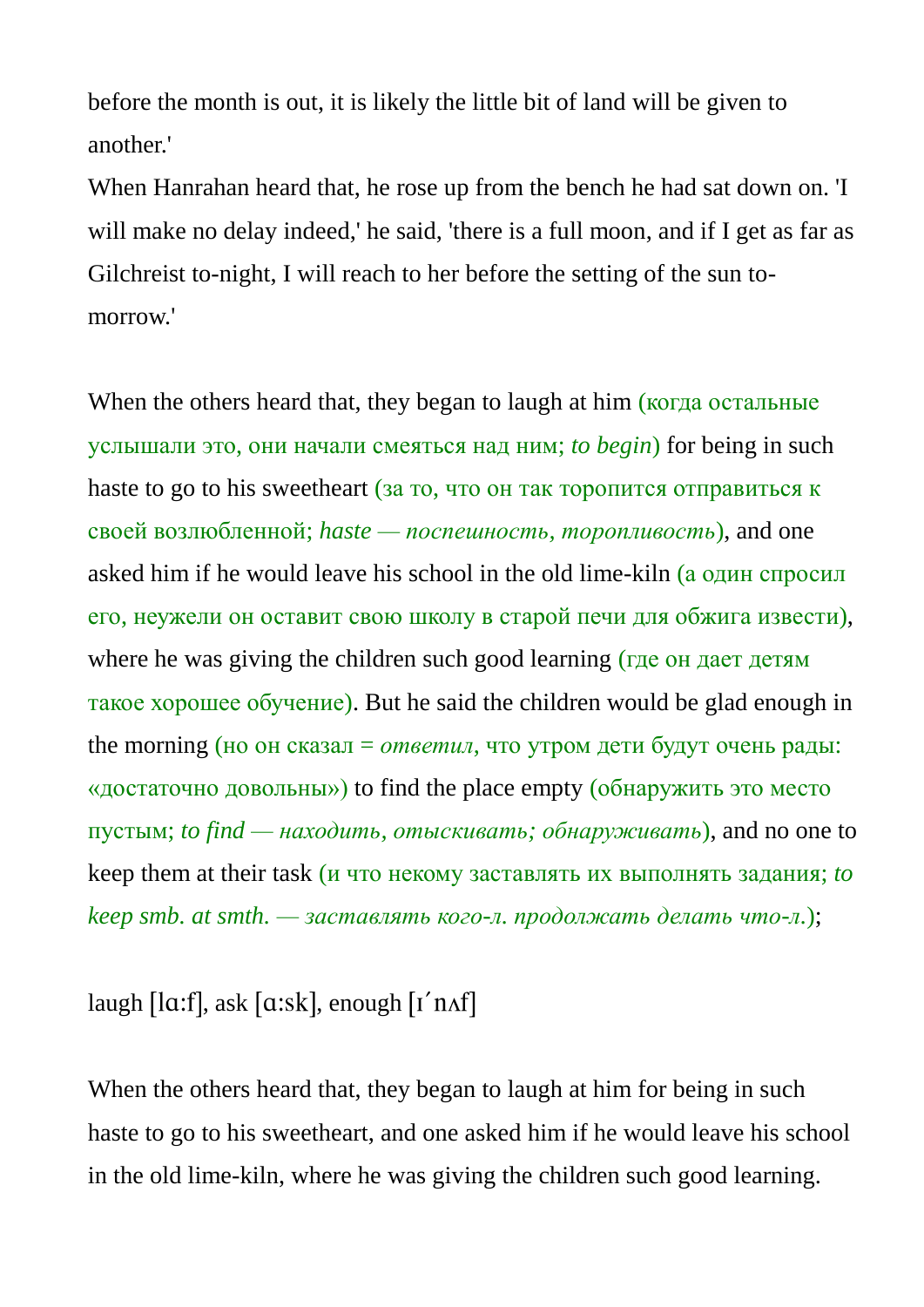But he said the children would be glad enough in the morning to find the place empty, and no one to keep them at their task;

and as for his school he could set it up again in any place (а что касается школы, то он может снова организовать ее в любом другом месте; *to set up — основывать, учреждать*), having as he had his little inkpot hanging from his neck by a chain (имея, как он имел = *имея всегда с собой* свою маленькую чернильницу, висящую у него на шее на цепочке), and his big Virgil and his primer in the skirt of his coat (толстый том Вергилия: «своего большого Вергилия» и букварь под полой куртки; *skirt — юбка; подол, пола*).

Some of them asked him to drink a glass before he went (кто-то из них пригласил его выпить стаканчик, прежде чем он пойдет; *to ask спрашивать; приглашать*), and a young man caught hold of his coat (а какой-то молодой парень схватил его за куртку; *to catch hold of схватить, ухватиться за /что-л./*), and said he must not leave them without singing the song (*и сказал*, что он не должен уходить, не спев песни) he had made in praise of Venus and of Mary Lavelle (которую он сочинил во славу Венеры и Мэри Лэвелл; *to make — создавать, сочинять; praise — похвала; прославление*).

primer ['praima], caught [kɔ:t], without [wi'ðaut]

and as for his school he could set it up again in any place, having as he had his little inkpot hanging from his neck by a chain, and his big Virgil and his primer in the skirt of his coat.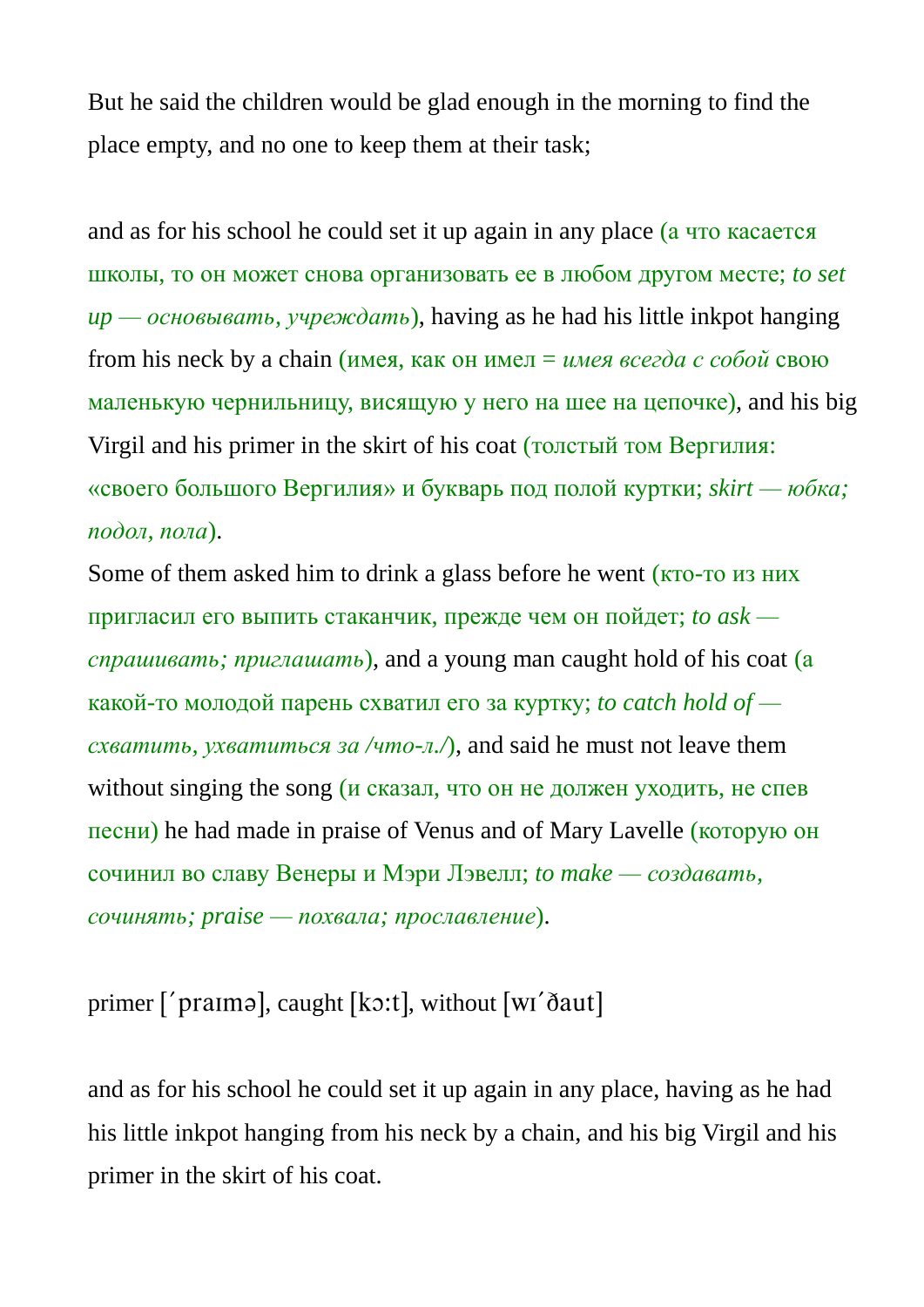Some of them asked him to drink a glass before he went, and a young man caught hold of his coat, and said he must not leave them without singing the song he had made in praise of Venus and of Mary Lavelle.

He drank a glass of whiskey (он выпил стакан виски), but he said he would not stop but would set out on his journey (но сказал, что не будет задерживаться, а отправится в путь: «в свое путешествие»; *to stop останавливаться; оставаться непродолжительное время; to set out отправляться /в путешествие/*).

'There's time enough, Red Hanrahan,' said the man of the house (времени достаточно, Рыжий Ханрахан, — сказал хозяин дома). 'It will be time enough for you to give up sport (у тебя будет еще время, чтобы отказаться от развлечений; *to give up — бросить /привычки/; sport — удовольствие, развлечение*) when you are after your marriage (после того как женишься: «когда ты будешь после своей женитьбы»), and it might be a long time before we will see you again  $(u,$  возможно, пройдет немало времени: «будет долгое время», прежде чем мы увидим тебя снова).'

'I will not stop,' said Hanrahan (я не стану задерживаться, — сказал Ханрахан); 'my mind would be on the roads all the time (мои помыслы будут в дороге все это время; *mind — рассудок, ум; мысли, думы*), bringing me to the woman that sent for me (унося меня к женщине, которая послала за мной), and she lonesome and watching till I come (она томится одиночеством и ждет, когда же я приду; *lonesome — одинокий, тоскующий в одиночестве, to watch — бодрствовать; поджидать*).'

journey ['dʒ3:nɪ], marriage ['mærɪdʒ], might [maɪt]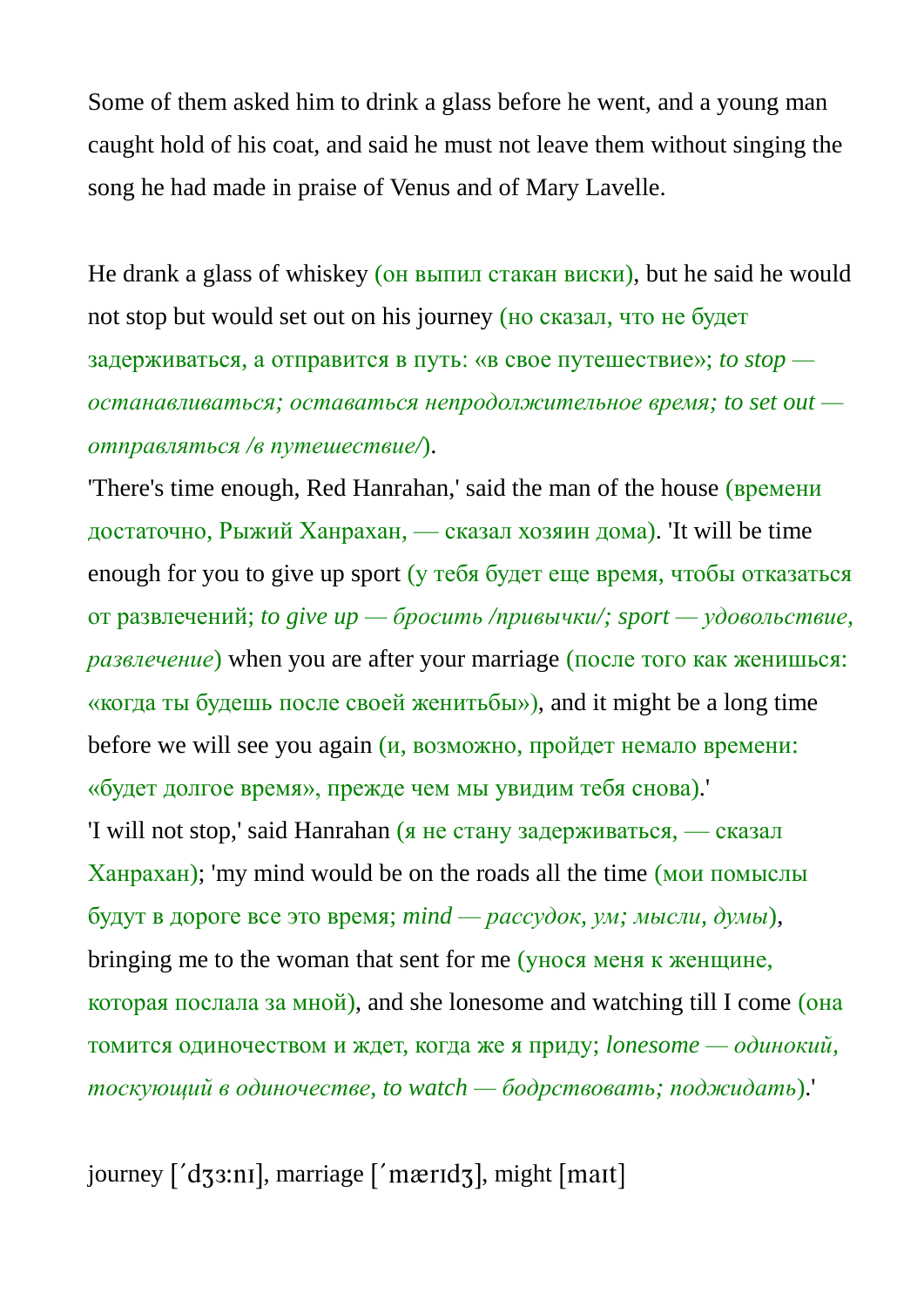He drank a glass of whiskey, but he said he would not stop but would set out on his journey.

'There's time enough, Red Hanrahan,' said the man of the house. 'It will be time enough for you to give up sport when you are after your marriage, and it might be a long time before we will see you again.'

'I will not stop,' said Hanrahan; 'my mind would be on the roads all the time, bringing me to the woman that sent for me, and she lonesome and watching till I come.'

Some of the others came about him (несколько других подошли к нему), pressing him that had been such a pleasant comrade (уговаривая его, который был таким славным: «приятным» товарищем; *to press нажимать, надавливать; оказывать давление /на кого-л./*), so full of songs and every kind of trick and fun (полным песен, всякого рода проделок и забав; *trick — хитрость, обман; шалость*), not to leave them till the night would be over (не покидать их, покуда не закончится ночь; *to be over — окончиться, завершиться*), but he refused them all (но он отказал им всем), and shook them off, and went to the door (отделался/освободился от них: «стряхнул их» и пошел к двери; *to shake — трясти, стряхивать*). But as he put his foot over the threshold (но только он поставил ногу на порог), the strange old man stood up (как поднялся тот чудной старик; *strange — чужой, незнакомый; странный*) and put his hand that was thin and withered like a bird's claw on Hanrahan's hand, and said (положил свою руку, которая была тонкой и высохшей, словно птичья лапка, на руку Ханрахана и сказал; *claw — коготь; лапа*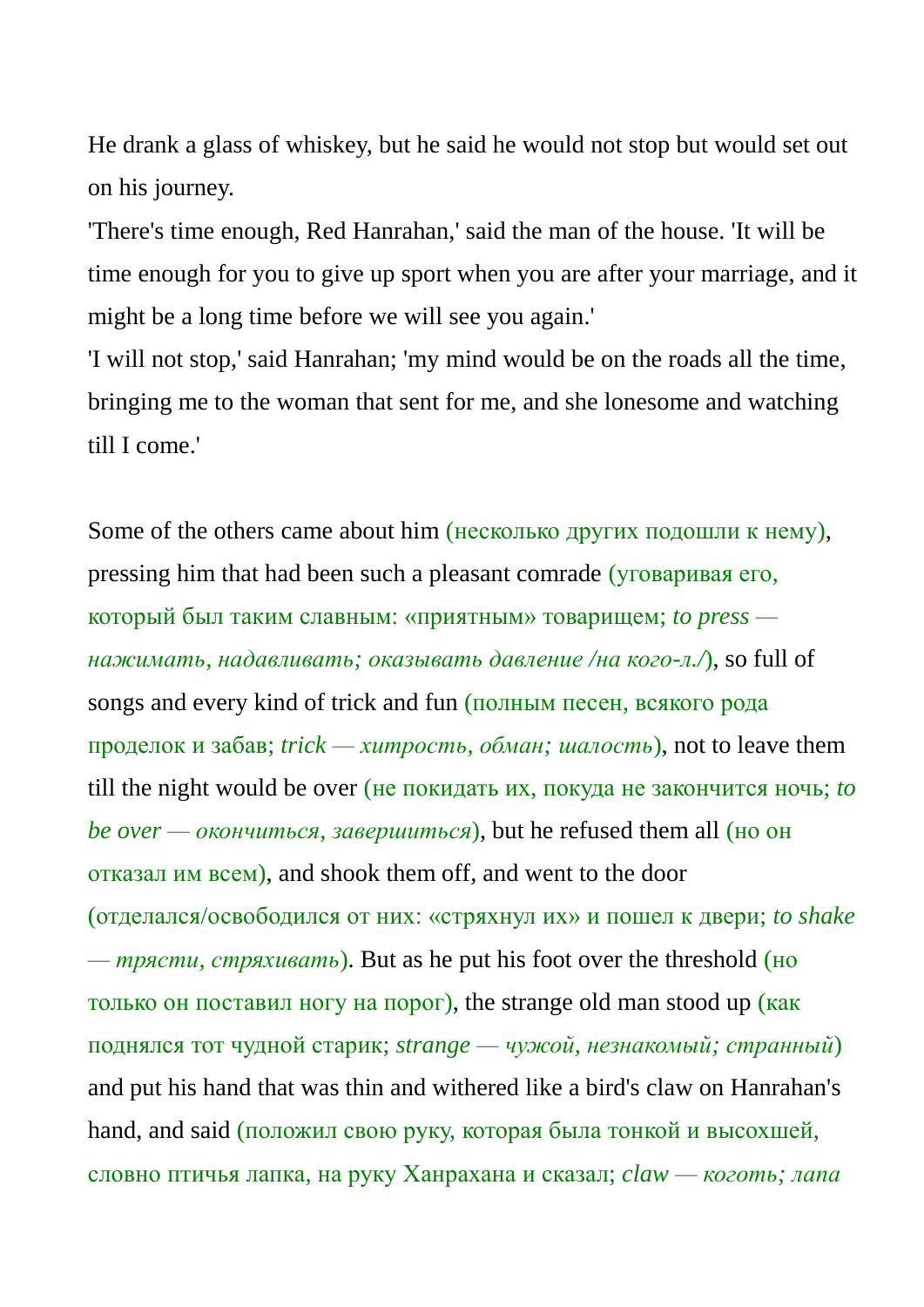#### *с когтями /арх./*):

### pleasant ['pleznt], comrade ['komrid], claw [klo:]

Some of the others came about him, pressing him that had been such a pleasant comrade, so full of songs and every kind of trick and fun, not to leave them till the night would be over, but he refused them all, and shook them off, and went to the door. But as he put his foot over the threshold, the strange old man stood up and put his hand that was thin and withered like a bird's claw on Hanrahan's hand, and said:

'It is not Hanrahan, the learned man and the great songmaker (не Ханрахану, ученому человеку и сочинителю песен), that should go out from a gathering like this, on a Samhain night (следовало бы уходить от такой компании, как эта, в ночь Самайна; *gathering — собирание; собрание, сборище*). And stop here, now,' he said, 'and play a hand with me (ну-ка, останься здесь, — сказал он, — и сыграй со мной партейку; *hand рука; партия, кон*); and here is an old pack of cards has done its work many a night before this (а вот старая колода карт, делавшая свое дело в течение многих ночей, предшествовавших нынешней; *before — перед, до*), and old as it is, there has been much of the riches of the world lost and won over it (и действительно, она так стара, что немалую часть сокровищ мира проиграли и выиграли при ее посредстве: «через нее»; *as it is — фактически, в действительности; to lose; to win*).' One of the young men said (один из молодых парней сказал), 'It isn't much

of the riches of the world has stopped with yourself, old man (не много же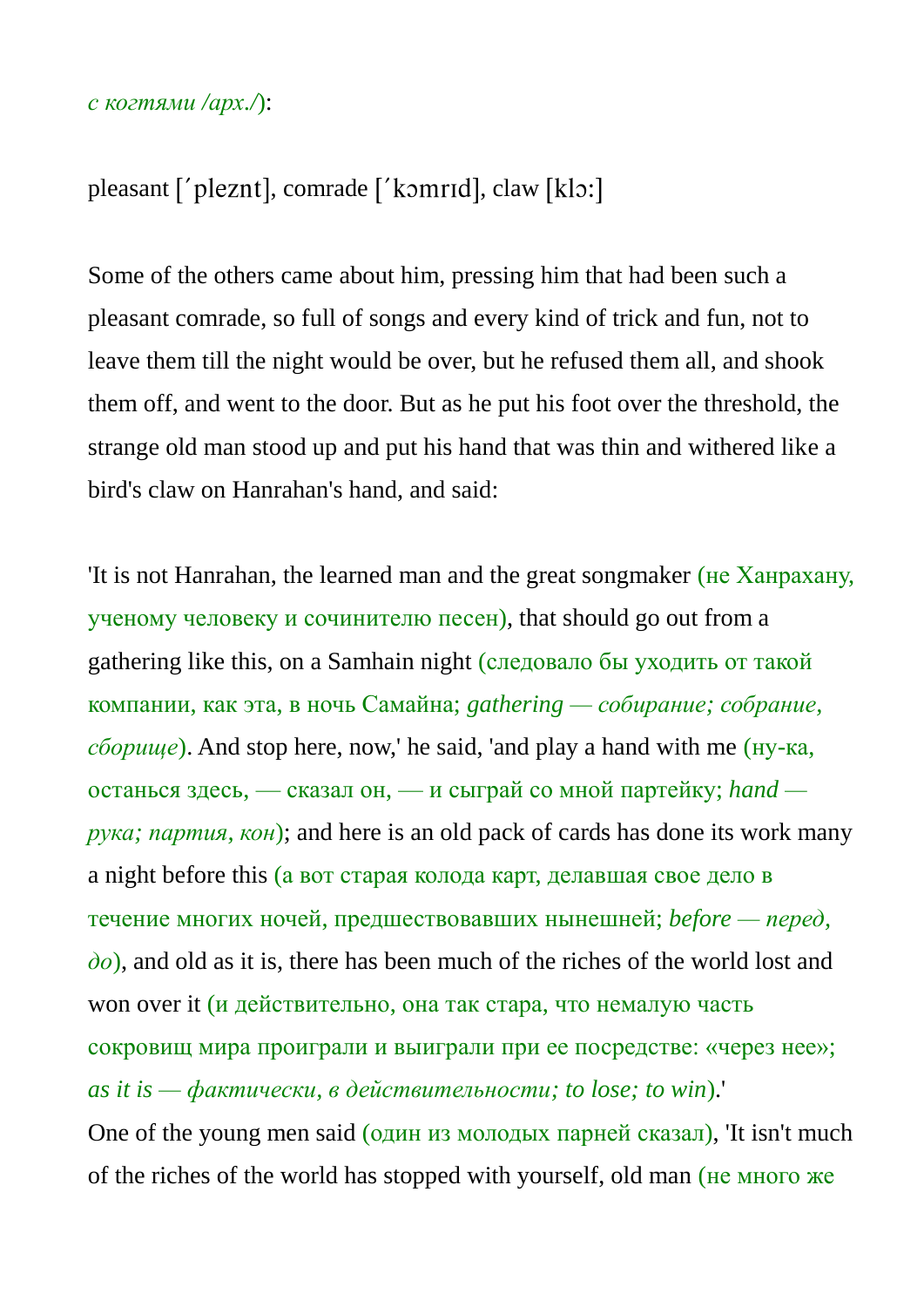сокровищ мира задержалось у тебя, старик),' and he looked at the old man's bare feet (и посмотрел на босые ноги старика), and they all laughed (и все они рассмеялись).

### learn [ls:n], world [wə:ld], much  $[\text{mat}]$ ]

'It is not Hanrahan, the learned man and the great songmaker, that should go out from a gathering like this, on a Samhain night. And stop here, now,' he said, 'and play a hand with me; and here is an old pack of cards has done its work many a night before this, and old as it is, there has been much of the riches of the world lost and won over it.'

One of the young men said, 'It isn't much of the riches of the world has stopped with yourself, old man,' and he looked at the old man's bare feet, and they all laughed.

But Hanrahan did not laugh (но Ханрахан не смеялся), but he sat down very quietly, without a word (а сел очень тихо, без единого слова). Then one of them said (тогда один из них сказал), 'So you will stop with us after all, Hanrahan (значит, ты все-таки остаешься с нами, Ханрахан; *after all — «после всего», все же, в конце концов*)'; and the old man said (и старик  $c$ казал = ответил): 'He will stop indeed, did you not hear me asking him (он и правда останется, разве ты не слышал, как я просил его)?'

They all looked at the old man then (тут они все посмотрели на старика) as if wondering where he came from (будто бы гадая, откуда он пришел; *as if — как будто; to wonder — удивляться, изумляться; желать знать, задаваться вопросом, недоумевать*). 'It is far I am come,' he said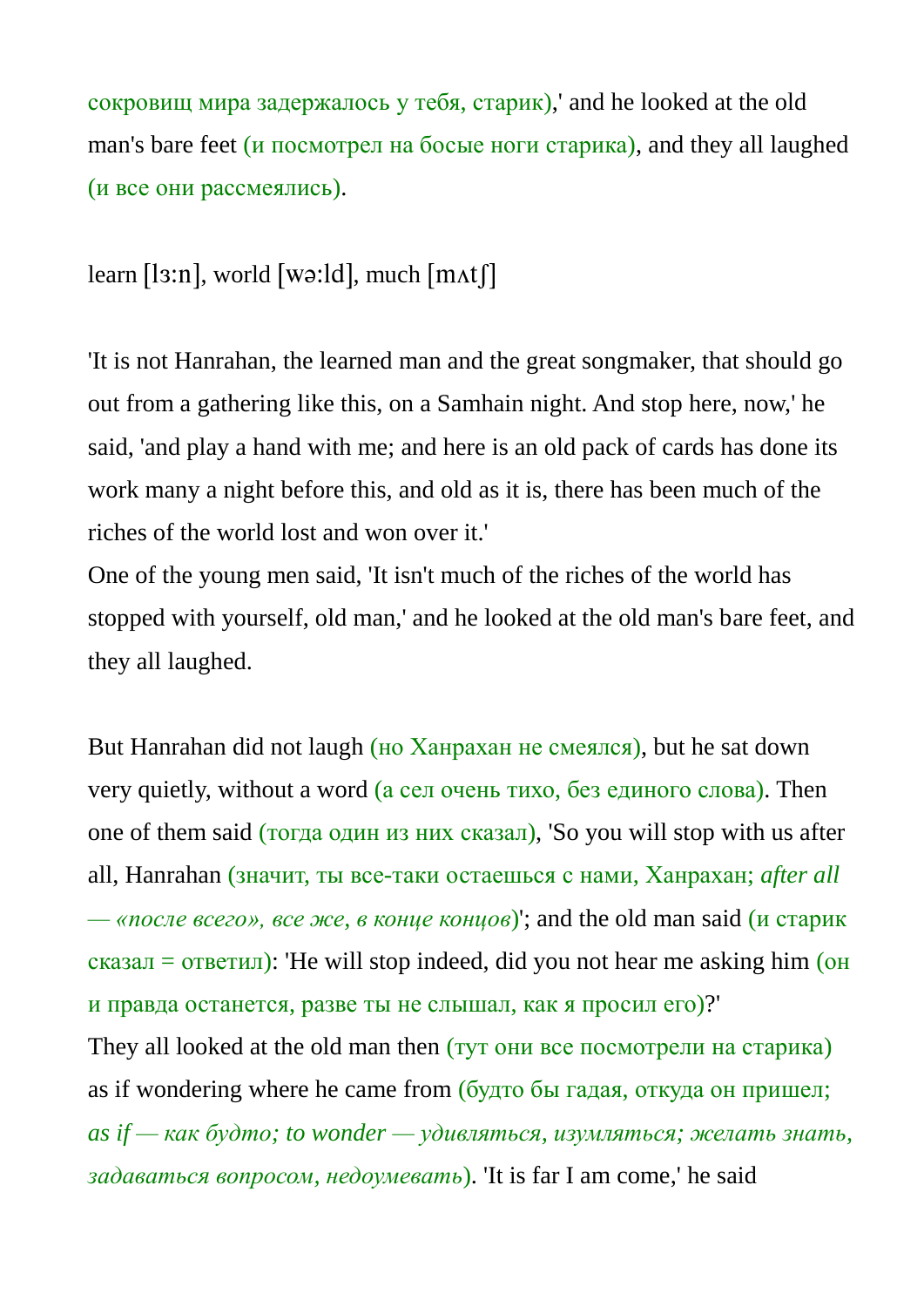(издалече я пришел, — сказал он), 'through France I have come, and through Spain (через Францию прошел я и через Испанию), and by Lough Greine of the hidden mouth (и мимо скрытого устья /реки, впадающей в/ Лох-Грейн; *lough /ирланд./ — озеро; mouth — рот, уста; устье /реки/, вход /в гавань/*), and none has refused me anything (и никто не отказывал мне ни в чем).'

quietly ['kwaiatli], wonder ['wʌndə], through  $[0$ ru:], France [fra:ns]

But Hanrahan did not laugh, but he sat down very quietly, without a word. Then one of them said, 'So you will stop with us after all, Hanrahan'; and the old man said: 'He will stop indeed, did you not hear me asking him?' They all looked at the old man then as if wondering where he came from. 'It is far I am come,' he said, 'through France I have come, and through Spain, and by Lough Greine of the hidden mouth, and none has refused me anything.'

And then he was silent and nobody liked to question him (потом он замолчал, и никто не пожелал расспрашивать его; *silent — безмолвный*), and they began to play (и они начали играть). There were six men at the boards playing (на досках играли шесть человек), and the others were looking on behind (а остальные /стояли/ позади и смотрели). They played two or three games for nothing (две-три партии они сыграли без толку; *game — развлечение, забава /устар./; партия, кон; for nothing — даром, без пользы*), and then the old man took a fourpenny bit, worn very thin and smooth, out from his pocket (а потом старик вынул монетку в четыре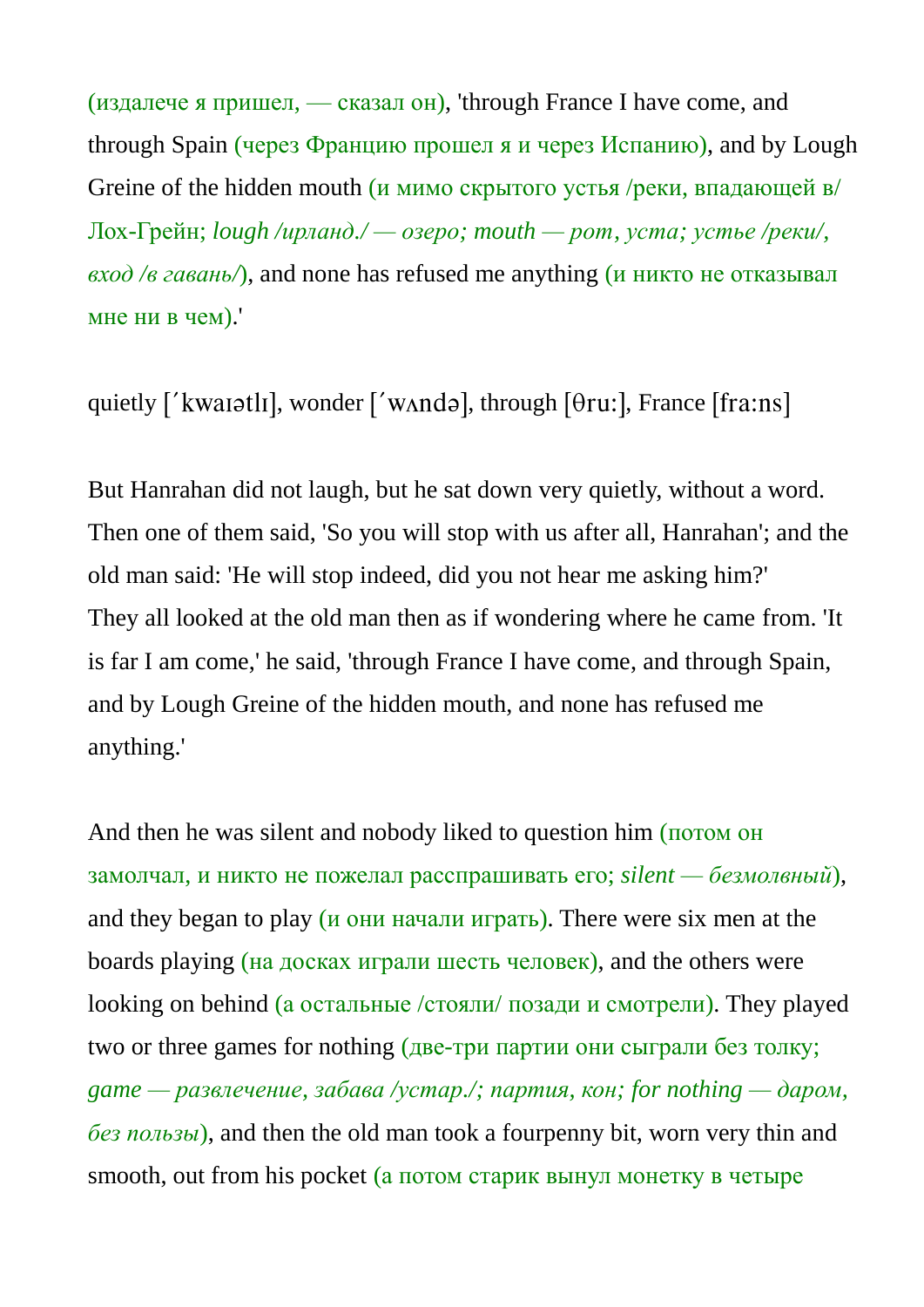пенса, истертую, совсем тонкую и гладкую, из своего кармана; *to take*   $out$  — вынимать; bit — кусок, кусочек; мелкая монета /paзг./), and he called to the rest to put something on the game (и призвал остальных поставить что-нибудь на кон). Then they all put down something on the boards (тогда они все положили что-то на доски), and little as it was it looked much (и какой бы малой ни была эта /сумма/, выглядела она большой), from the way it was shoved from one to another (по тому, как ее толкали от одного к другому; *way — путь; способ*), first one man winning it and then his neighbour (когда сначала один человек выигрывал ее, а затем — его сосед).

## silent ['sail and ], question ['kwest $f(a)$ n], fourpenny ['fo:p $(a)$ ni]

And then he was silent and nobody liked to question him, and they began to play. There were six men at the boards playing, and the others were looking on behind. They played two or three games for nothing, and then the old man took a fourpenny bit, worn very thin and smooth, out from his pocket, and he called to the rest to put something on the game. Then they all put down something on the boards, and little as it was it looked much, from the way it was shoved from one to another, first one man winning it and then his neighbour.

And some-times the luck would go against a man (и порой удача оборачивалась против человека; *to go against — быть против*) and he would have nothing left (и у него не оставалось ничего; *to leave*), and then one or another would lend him something (и тогда тот или иной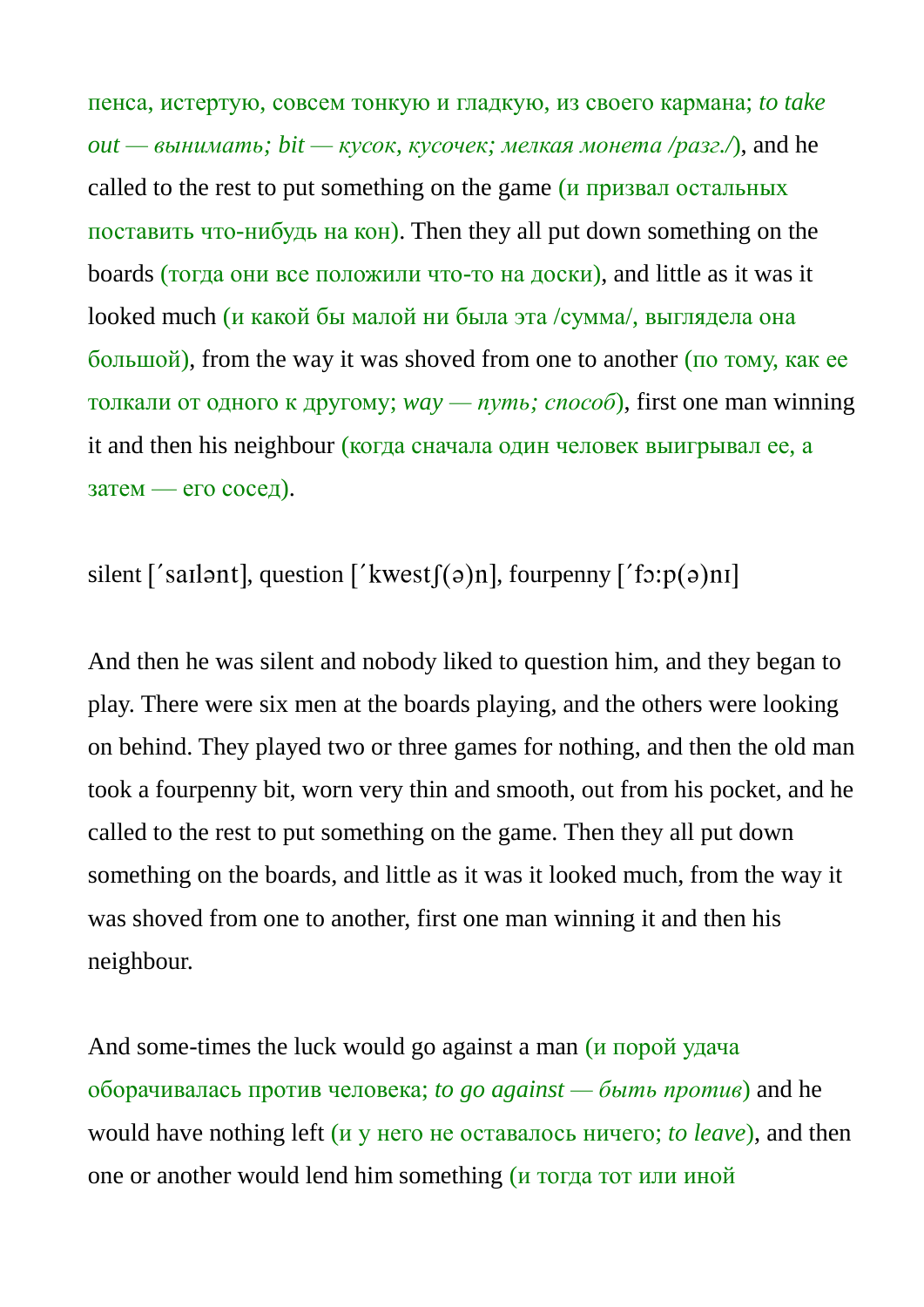одалживали ему кое-что), and he would pay it again out of his winnings  $(u)$ он выплачивал это назад: «снова» из своего выигрыша), for neither good nor bad luck stopped long with anyone (потому что ни удача, ни невезенье долго ни на ком не задерживались).

And once Hanrahan said as a man would say in a dream (и как-то сказал Ханрахан, как обычно говорит человек во сне; *once — один раз;*   $o$ *днажды, некогда*), 'It is time for me to be going the road (пришло время мне отправляться в дорогу)'; but just then a good card came to him (но тут же ему пришла хорошая карта; *just then* —  $\epsilon$  этот *самый момент*), and he played it out, and all the money began to come to him (и он разыграл ее, и все деньги стали: «начали» стекаться к нему).

neither ['naɪðə], anyone ['enɪwʌn], money ['mʌnɪ]

And some-times the luck would go against a man and he would have nothing left, and then one or another would lend him something, and he would pay it again out of his winnings, for neither good nor bad luck stopped long with anyone.

And once Hanrahan said as a man would say in a dream, 'It is time for me to be going the road'; but just then a good card came to him, and he played it out, and all the money began to come to him.

And once he thought of Mary Lavelle, and he sighed (а один раз он подумал о Мэри Лэвелл и вздохнул); and that time his luck went from him, and he forgot her again (но в этот раз удача отвернулась: «ушла» от него, и он снова о ней позабыл; *to forget*).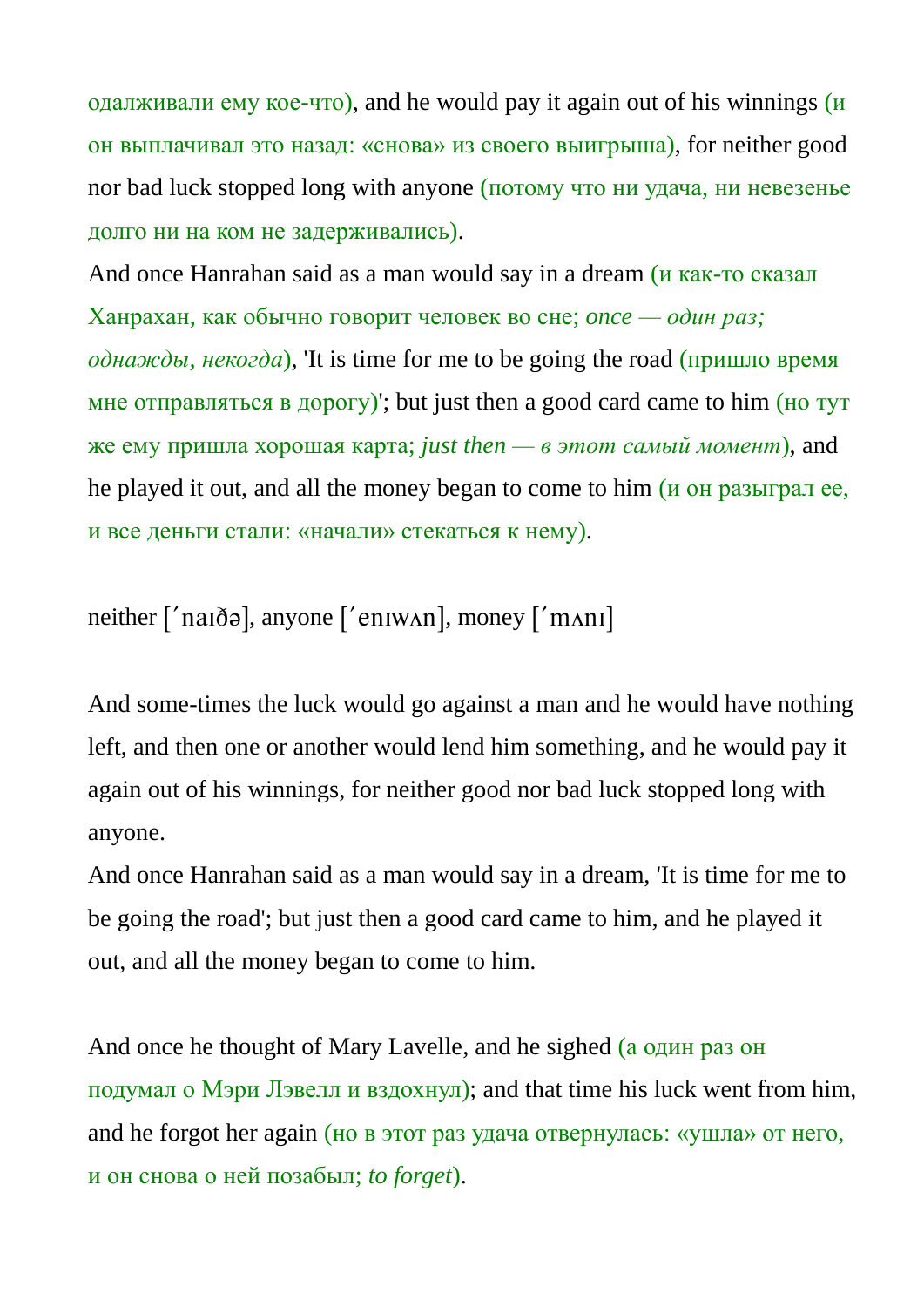But at last the luck went to the old man and it stayed with him (но в конце концов удача перешла к старику и осталась с ним; *at last — наконец*), and all they had flowed into him (и все, что у них было, утекло к нему: «в него»), and he began to laugh little laughs to himself (а он начал слегка посмеиваться: «начал смеяться маленькими смешками» про себя), and to sing over and over to himself (и напевать раз за разом себе под нос; *over and over — снова и снова*), 'Spades and Diamonds, Courage and Power,' and so on ("пики и бубны, храбрость и могущество" и так далее; *and so*   $\alpha - \mu$  *так далее*), as if it was a verse of a song (будто это был запев какой-то песенки; *verse — стихотворная строка, стих*).

once [WAns], thought  $[\theta \circ t]$ , sigh [sai]

And once he thought of Mary Lavelle, and he sighed; and that time his luck went from him, and he forgot her again.

But at last the luck went to the old man and it stayed with him, and all they had flowed into him, and he began to laugh little laughs to himself, and to sing over and over to himself, 'Spades and Diamonds, Courage and Power,' and so on, as if it was a verse of a song.

And after a while anyone looking at the men (*и* спустя некоторое время любой, наблюдающий за этими людьми), and seeing the way their bodies were rocking to and fro (*и видящий то*, как их тела раскачиваются из стороны в сторону; *way /зд./ — способ, манера; to and fro — взад и вперед, туда и сюда*), and the way they kept their eyes on the old man's hands (и то, как они не отрывают взглядов от рук старика; *to keep —*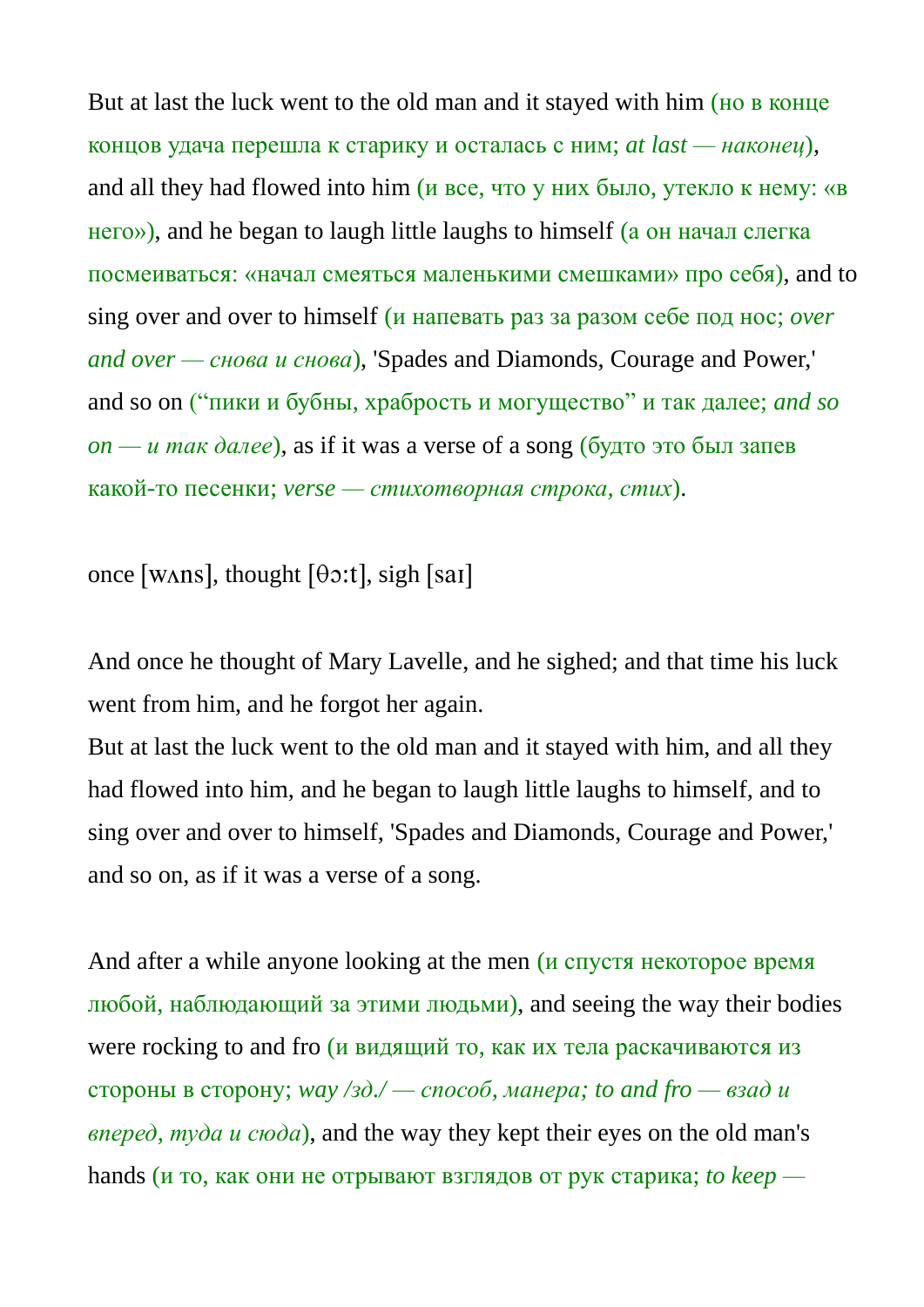*сохранять, удерживать /прежнее положение/*), would think they had drink taken (подумал бы, что они /изрядно/ выпили; *to take — брать; есть, пить; drink — питье, напиток*), or that the whole store they had in the world was put on the cards (или что все, что у них есть на этом свете, поставлено на карту; *whole — целый, весь; store — запас, резерв*); but that was not so, for the quart bottle had not been disturbed since the game began (но это было не так, потому что к бутыль с квартой /виски/ стояла: «была» нетронутой с того момента, как игра началась; *to disturb приводить в беспорядок; тревожить, беспокоить*), and was nearly full yet ( $\mu$  была еще почти полной), and all that was on the game was a few sixpenny bits and shillings (а все, что стояло на кону, — это несколько шестипенсовиков и шиллингов), and maybe a handful of coppers  $(u,$ возможно, горстка медных монет; *copper — медь; медная монета*).

whole  $[$ haul $]$ , quart  $[kw:1]$ , few  $[$ f $ju:$  $]$ 

And after a while anyone looking at the men, and seeing the way their bodies were rocking to and fro, and the way they kept their eyes on the old man's hands, would think they had drink taken, or that the whole store they had in the world was put on the cards; but that was not so, for the quart bottle had not been disturbed since the game began, and was nearly full yet, and all that was on the game was a few sixpenny bits and shillings, and maybe a handful of coppers.

'You are good men to win and good men to lose,' said the old man (вы, ребята, умеете выигрывать и умеете проигрывать, — сказал старик;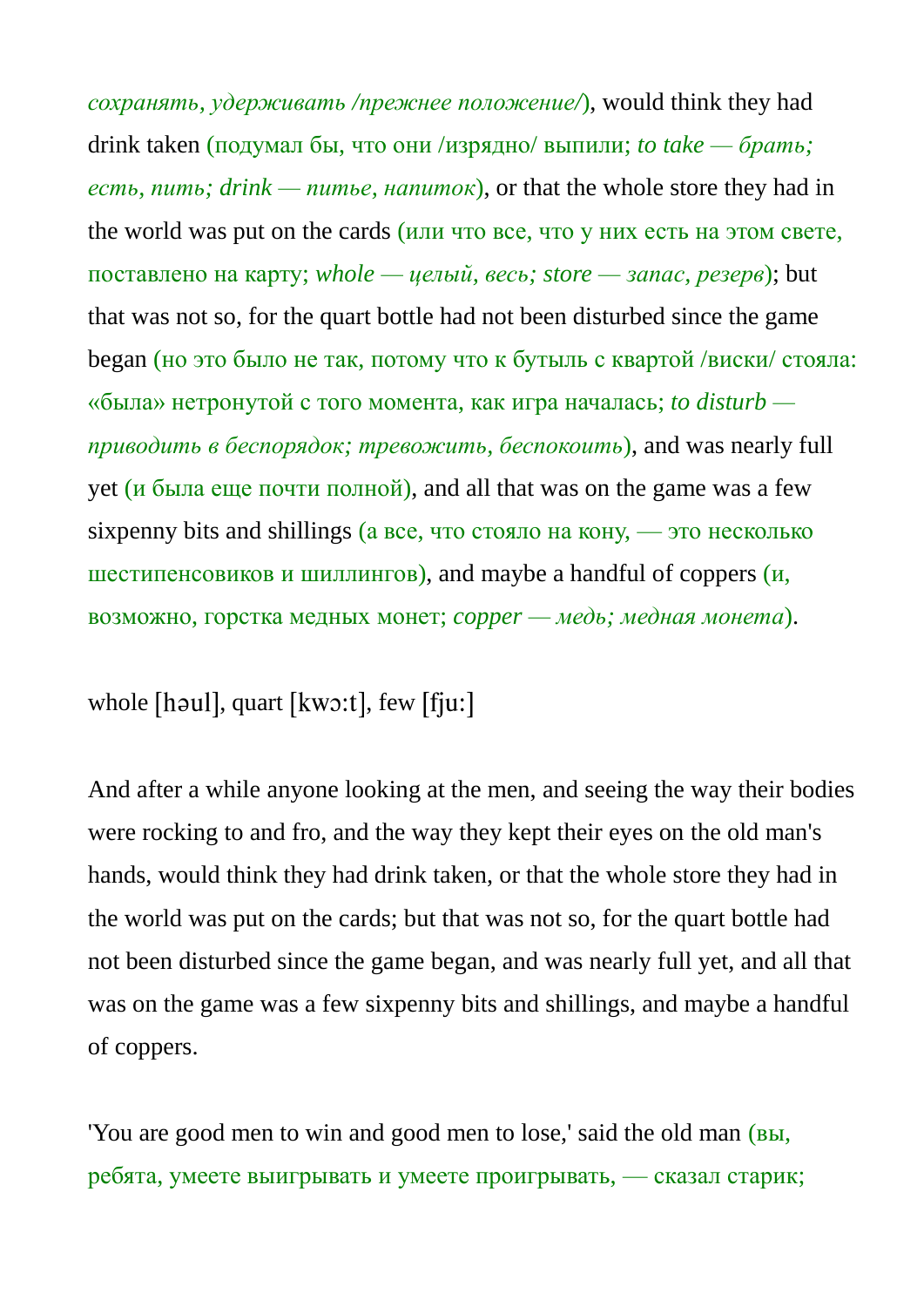*good — хороший; умелый, годный*), 'you have play in your hearts (вы сердцем чувствуете игру: «у вас в сердцах есть игра»).' He began then to shuffle the cards and to mix them, very quick and fast (*тут* он начал тасовать карты и перемешивать их, очень быстро и проворно; *quick быстрый; проворный, спорый*), till at last they could not see them to be cards at all (пока, наконец, они смогли увидеть, что это вообще не карты; *at all — нисколько, ничуть*), but you would think him to be making rings of fire in the air (а что он, как и вам бы показалось, делает круги из огня в воздухе; *to think — думать, мыслить; представлять себе, воображать*), as little lads would make them with whirling a lighted stick (как их делают маленькие мальчики, вращая подожженной палкой); and after that it seemed to them that all the room was dark (а после этого им показалось, что во всем помещении темно; *room — место, пространство; помещение, комната*), and they could see nothing but his hands and the cards (и они не видели: «не могли видеть» ничего, кроме его рук и карт).

### shuffle  $\lceil \int \Lambda f(\sigma)l \rceil$ , quick  $\lceil \text{kwlk} \rceil$ , whirling  $\lceil \text{ws:lin} \rceil$

'You are good men to win and good men to lose,' said the old man, 'you have play in your hearts.' He began then to shuffle the cards and to mix them, very quick and fast, till at last they could not see them to be cards at all, but you would think him to be making rings of fire in the air, as little lads would make them with whirling a lighted stick; and after that it seemed to them that all the room was dark, and they could see nothing but his hands and the cards.